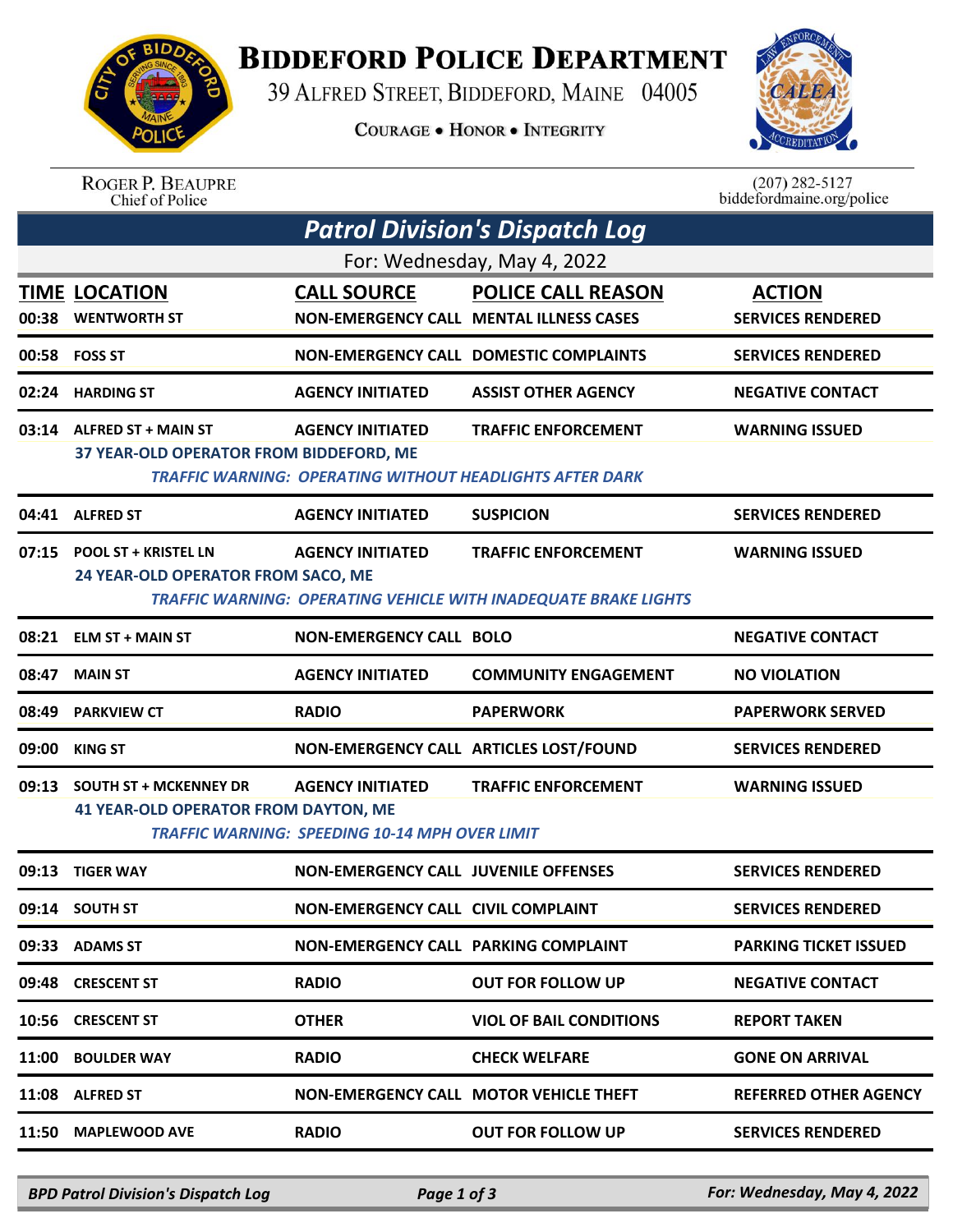| 12:05 | <b>TIME LOCATION</b><br><b>BRADBURY ST</b>                               | <b>CALL SOURCE</b><br><b>NON-EMERGENCY CALL SUSPICION</b>                 | <b>POLICE CALL REASON</b>                                                                     | <b>ACTION</b><br><b>SERVICES RENDERED</b> |
|-------|--------------------------------------------------------------------------|---------------------------------------------------------------------------|-----------------------------------------------------------------------------------------------|-------------------------------------------|
| 12:07 | <b>MAIN ST</b>                                                           | <b>E-911 CALL</b>                                                         | 911 MISUSE                                                                                    | <b>SERVICES RENDERED</b>                  |
|       | 12:16 CLIFFORD ST                                                        | <b>WALK-IN AT STATION</b>                                                 | <b>THEFT</b>                                                                                  | <b>SERVICES RENDERED</b>                  |
| 12:30 | <b>SOUTH ST</b>                                                          | NON-EMERGENCY CALL HARASSMENT                                             |                                                                                               | <b>SERVICES RENDERED</b>                  |
| 12:38 | <b>BOULDER WAY</b>                                                       | <b>NON-EMERGENCY CALL CHECK WELFARE</b>                                   |                                                                                               | <b>SERVICES RENDERED</b>                  |
|       | 12:57 SOUTH ST + GREEN ST                                                | <b>NON-EMERGENCY CALL PARKING COMPLAINT</b>                               |                                                                                               | <b>PARKING TICKET ISSUED</b>              |
|       | 13:33 FOSS ST                                                            | <b>NON-EMERGENCY CALL ANIMAL COMPLAINT</b>                                |                                                                                               | <b>SERVICES RENDERED</b>                  |
|       | 13:37 HILL ST                                                            | <b>NON-EMERGENCY CALL PAPERWORK</b>                                       |                                                                                               | <b>PAPERWORK NOT SERVED</b>               |
| 13:38 | <b>POMERLEAU ST</b>                                                      | <b>NON-EMERGENCY CALL PAPERWORK</b>                                       |                                                                                               | <b>PAPERWORK NOT SERVED</b>               |
| 13:40 | <b>ALFRED ST + BACON ST</b>                                              | NON-EMERGENCY CALL PARKING COMPLAINT                                      |                                                                                               | <b>UNFOUNDED</b>                          |
|       | 13:43 PROSPECT ST                                                        | <b>NON-EMERGENCY CALL CHECK WELFARE</b>                                   |                                                                                               | <b>SERVICES RENDERED</b>                  |
|       | 13:56 CLEAVES ST                                                         | <b>NON-EMERGENCY CALL ANIMAL COMPLAINT</b>                                |                                                                                               | <b>SERVICES RENDERED</b>                  |
| 14:15 | <b>CRESCENT ST</b>                                                       | <b>AGENCY INITIATED</b>                                                   | <b>PRO-ACTIVE DV RESPONSE TEAM</b>                                                            | <b>NEGATIVE CONTACT</b>                   |
| 14:41 | <b>WASHINGTON ST + ALFRED ST</b>                                         | <b>E-911 CALL</b>                                                         | <b>ASSIST: MEDICAL</b>                                                                        | <b>TRANSPORT TO HOSPITAL</b>              |
|       | 15:27 POOL ST<br>27 YEAR-OLD OPERATOR FROM BIDDEFORD, ME                 | <b>AGENCY INITIATED</b><br>TRAFFIC WARNING: SPEEDING 10-14 MPH OVER LIMIT | <b>TRAFFIC ENFORCEMENT</b>                                                                    | <b>WARNING ISSUED</b>                     |
| 15:47 | <b>BOULDER WAY</b>                                                       | <b>NON-EMERGENCY CALL SUSPICION</b>                                       |                                                                                               | <b>NO ACTION REQUIRED</b>                 |
|       | 15:48 ALFRED ST                                                          | <b>E-911 CALL</b>                                                         | <b>ASSIST: VEHICLE CRASH - FIRE / EMS STATE FORM TAKEN</b>                                    |                                           |
| 15:55 | <b>RAYMOND ST</b>                                                        | <b>AGENCY INITIATED</b>                                                   | <b>ASSIST OTHER AGENCY</b>                                                                    | <b>SERVICES RENDERED</b>                  |
| 16:02 | <b>ALFRED ST + MARINER WAY</b>                                           | <b>E-911 CALL</b>                                                         | <b>VEHICLE CRASH - POLICE ONLY</b>                                                            | <b>SERVICES RENDERED</b>                  |
| 16:13 | <b>BIRCH ST + PROSPECT ST</b><br>20 YEAR-OLD OPERATOR FROM BIDDEFORD, ME | <b>AGENCY INITIATED</b>                                                   | <b>TRAFFIC ENFORCEMENT</b><br>TRAFFIC WARNING: OPERATING VEHICLE WITH INADEQUATE BRAKE LIGHTS | <b>WARNING ISSUED</b>                     |
| 16:47 | <b>MARINER WAY</b>                                                       | <b>NON-EMERGENCY CALL THEFT</b>                                           |                                                                                               | <b>REPORT TAKEN</b>                       |
| 16:55 | <b>BARRA RD</b>                                                          | E-911 CALL                                                                | <b>VEHICLE CRASH - POLICE ONLY</b>                                                            | <b>SERVICES RENDERED</b>                  |
|       | 17:04 BRADBURY ST                                                        | <b>WALK-IN AT STATION</b>                                                 | <b>CIVIL COMPLAINT</b>                                                                        | <b>CIVIL COMPLAINT</b>                    |
|       | 17:33 GUINEA RD                                                          | <b>AGENCY INITIATED</b>                                                   | <b>OUT FOR FOLLOW UP</b>                                                                      | <b>NEGATIVE CONTACT</b>                   |
|       | 18:01 ALFRED ST                                                          | <b>AGENCY INITIATED</b>                                                   | <b>ASSIST CITIZEN</b>                                                                         | <b>REFERRED OTHER AGENCY</b>              |
|       | 18:34 FRANKLIN ST + MAIN ST                                              | <b>AGENCY INITIATED</b>                                                   | <b>ALL OTHER</b>                                                                              | <b>REPORT TAKEN</b>                       |
|       | 18:45 ELM ST                                                             | <b>NON-EMERGENCY CALL JUVENILE OFFENSES</b>                               |                                                                                               | <b>REPORT TAKEN</b>                       |